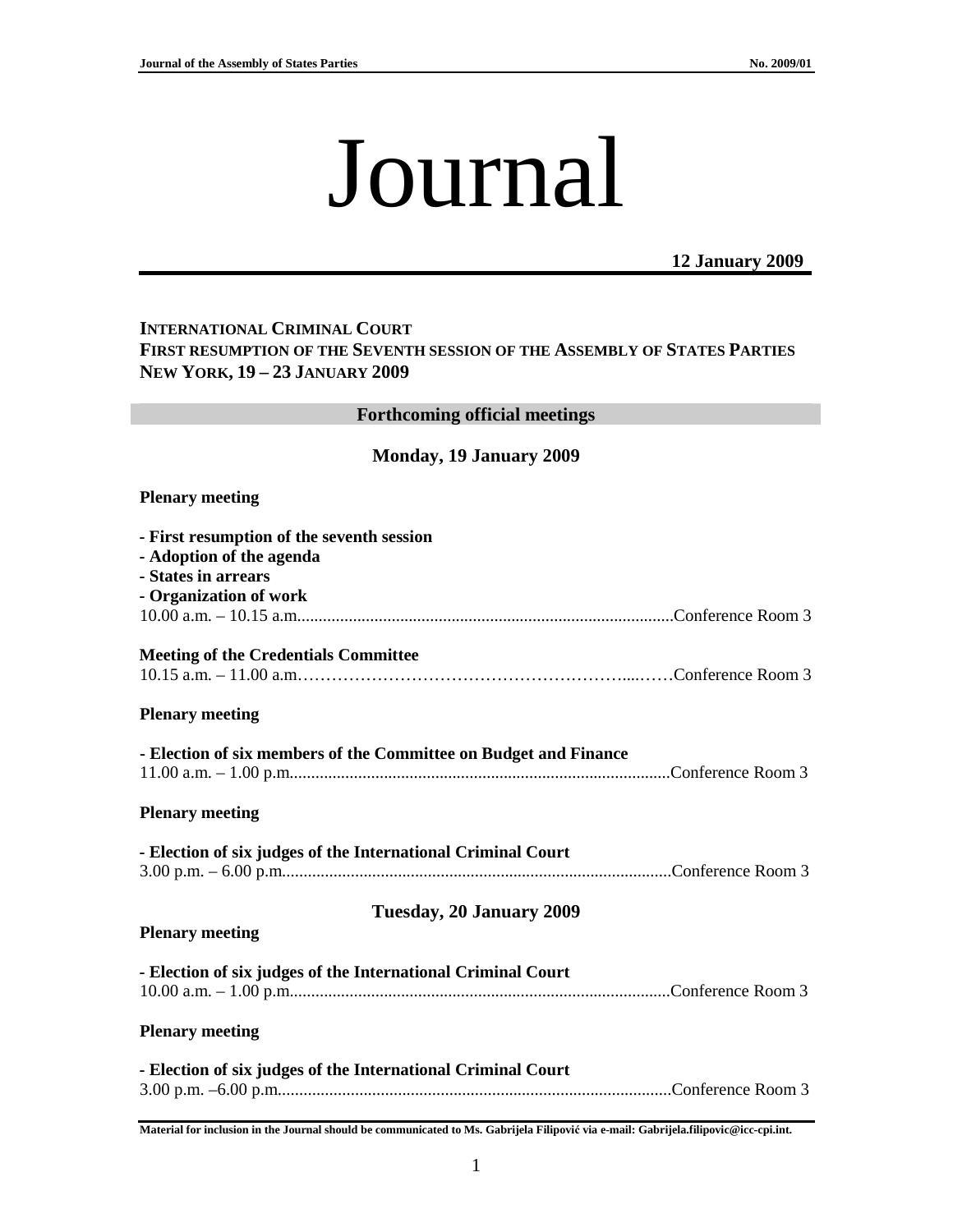# **Wednesday, 21 January 2009**

#### **Plenary meeting**

## **Election of six judges of the International Criminal Court**

| $10.00 a.m. - 1.00 p.m.$ $\ldots$ $\ldots$ $\ldots$ $\ldots$ $\ldots$ $\ldots$ $\ldots$ $\ldots$ $\ldots$ $\ldots$ $\ldots$ $\ldots$ $\ldots$ $\ldots$ $\ldots$ $\ldots$ $\ldots$ $\ldots$ $\ldots$ $\ldots$ $\ldots$ $\ldots$ $\ldots$ $\ldots$ $\ldots$ $\ldots$ $\ldots$ $\ldots$ $\ldots$ $\ldots$ $\ldots$ $\ldots$ $\ldots$ $\ld$ |  |
|-----------------------------------------------------------------------------------------------------------------------------------------------------------------------------------------------------------------------------------------------------------------------------------------------------------------------------------------|--|
|                                                                                                                                                                                                                                                                                                                                         |  |

## **Reserved**

|--|--|--|

## **Thursday, 22 January 2009**

#### **Reserved**

| ----------- |  |
|-------------|--|
|             |  |

# **Meeting of the Credentials Committee**

3.00 p.m. – 3.30 p.m...........................................................................................Conference Room 3

#### **Reserved**

## **Friday, 23 January 2009**

#### **Plenary meeting**

| - Report of the Credentials Committee                                   |  |
|-------------------------------------------------------------------------|--|
| - Oral report of the Rapporteur                                         |  |
| - Adoption of the report of the first resumption of the seventh session |  |
|                                                                         |  |

#### **Reserved**